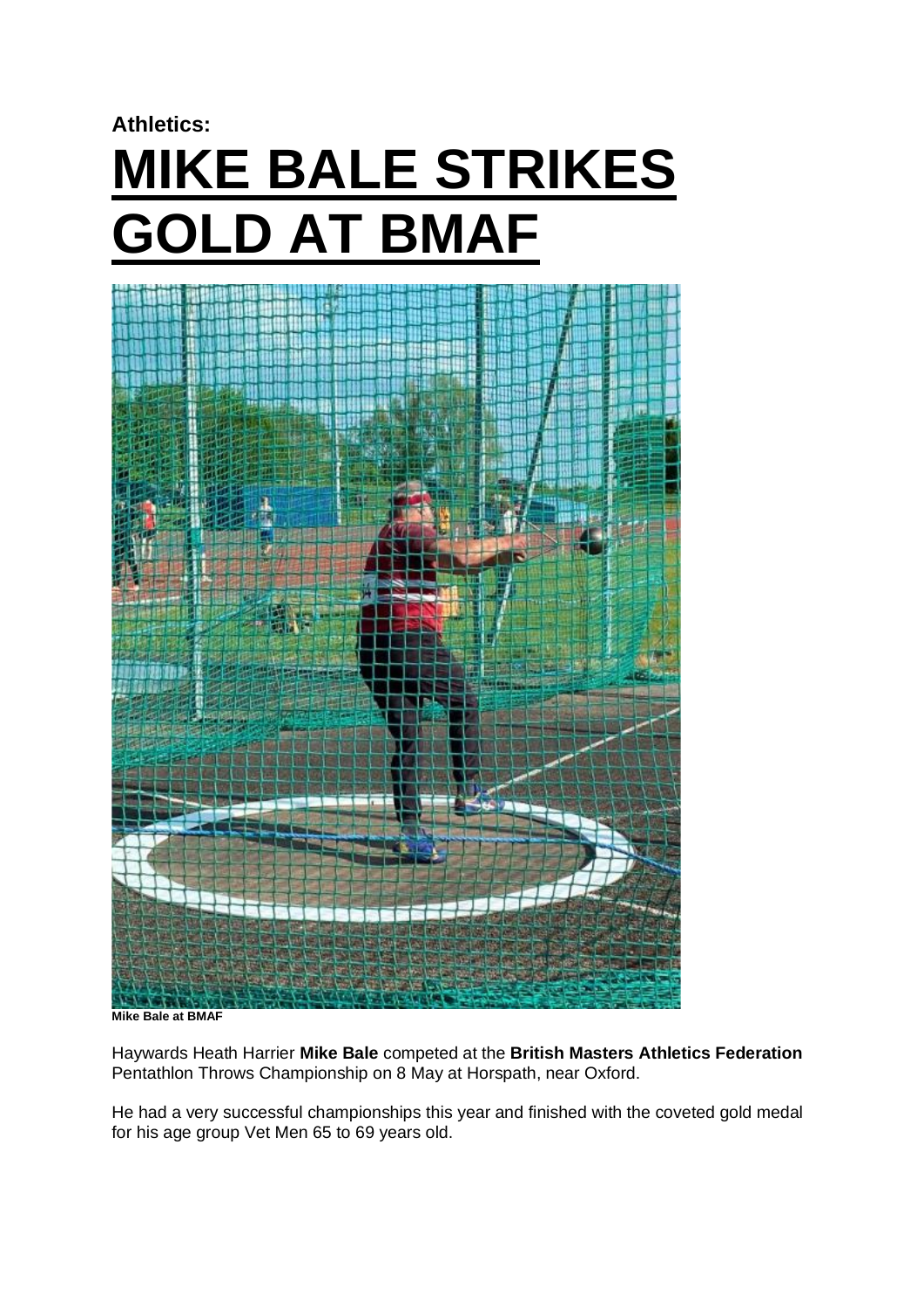The competition when to form, with Mike taking a lead in the first event (Hammer) and dropping to 2nd place after the Shot. He then held his nerve through the Discus and Javelin to not drop any more points before more than making up for it in the Weight to finish 150 points ahead of his nearest rival.

Mike was pleased to perform close to his personal bests in all events and getting a new personal best in the Javelin.



**Mike Bale (centre).**

**Result: 1st place (BMAF Gold medal).**

|        | Hammer 31.44 metres.                                         |
|--------|--------------------------------------------------------------|
|        | Shot 7.49 metres.                                            |
| Discus | 26.65 metres.                                                |
|        | Javelin 18.46 metres (also a personal best and club record). |
|        |                                                              |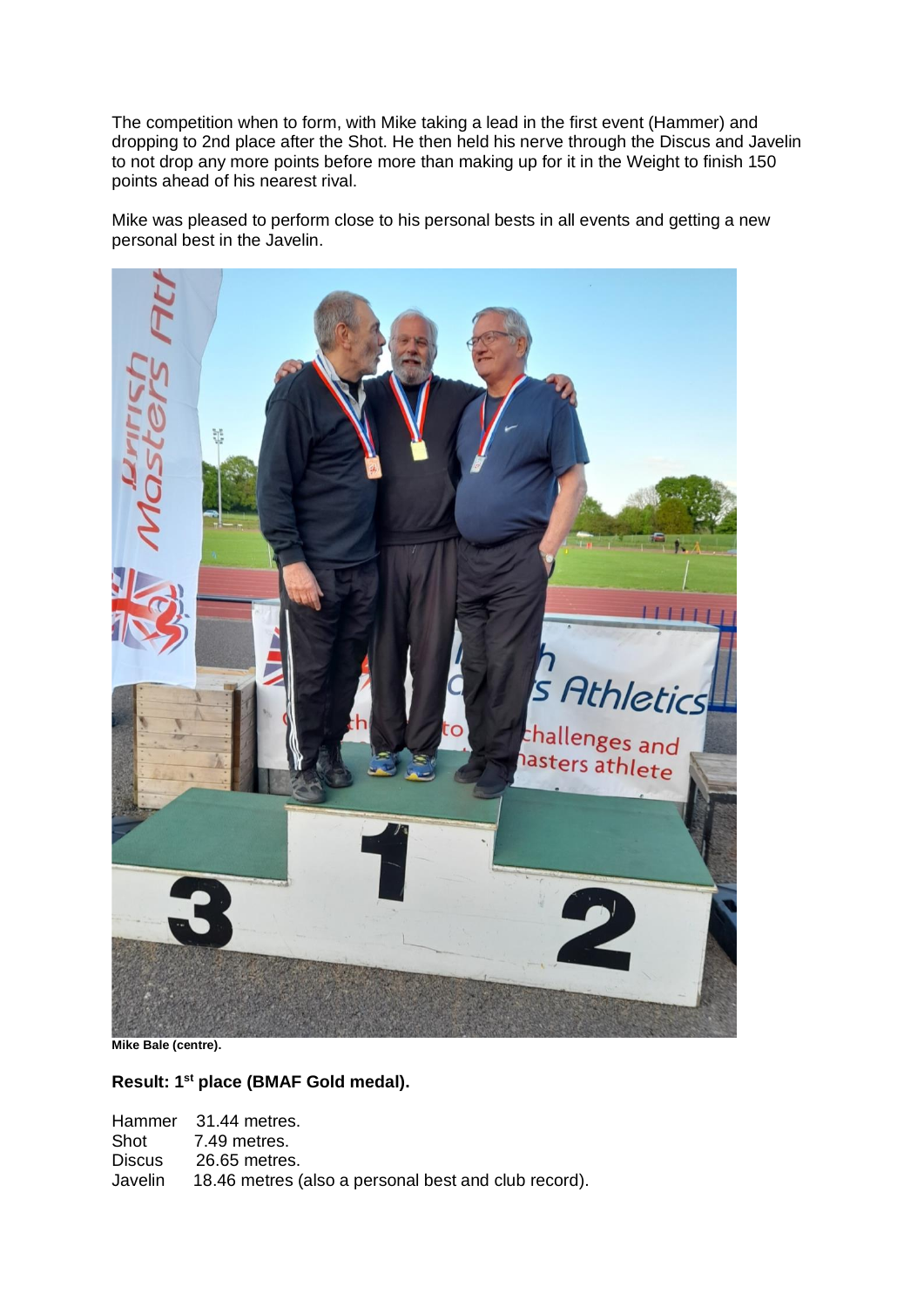Weight 12.58 metres.

**Total Points 2556**

# **Road Running:**

#### **By Mike Parish**

#### **WITH THE end of lockdown and things returning to a new normal Run Gatwick opened its doors on Sunday May 8th 2022 for their half marathon, ten kilometres and five kilometres races, with a new start and finish line and a new route.**

The first run took place at Southgate Park, Crawley on the 31st October 2018 and ran for two years. Like many events it had to shut its doors due to the COVID pandemic and reopened in 2022 for its third event.

Starting at the Gatwick Aviation Museum the half marathon route went past the end of the runway, at the point aircraft were coming in low and landing. Running the Lowfield Heath Road to the side of the runway the route came back on itself back to the end of the runway before turning down to Ifieldwood. Running down to Rusper and back to the museum in a large loop and couple of run backs.

Both the ten kilometres race and the five kilometres race were on a dead flat course mainly along the side of the runway.

The new routes have brought the race to Gatwick, with most of the run being directly below the flight path. During the run you could feel the road vibrate with the power of the aircraft engines coming into land, an amazing run experience and great new route.

Haywards Heath Harriers stepped up to the challenge of Gatwick with an amazing performance by **Ben Duncan** first across the finish line for the club in fourth with five other Harriers under one and half hours.

Results: Neil BONIFACE, Crawley AC 1st 01:11:06; Toby MEANWELL, Lewes AC, 2nd 01:14:43; Ian Blackham, Crawley Saints and Sinners 3rd 01:17:06.

Haywards Heath Harriers results: **Ben DUNCAN**, 4th 01:19:34; **Matthew KING**, 11th 01:23:25; **Andy HIND**, 17th 01:24:49; **Greg HILTON**, 35th 01:27:56; **Paul COUSINS**, 36th 01:27:43; **Steve Dallman**, 42nd 01:28:25; **Tim MILLER**, 77th 01:33:39; **David HARPER**, 96th 01:35:37; **Chris FAULKNER**, 148th 01:38:42; **Lindsey BLAIN**, 20th 01:40; **Mark DAVIES**, 310th 01:49:32; **Gemma MORGAN**, 72nd 01:50:07; **Emma PRYOR**, 161st 02:04:37; **Andy HENRY**, 664th 02:16:11; **Michael PARISH**, 746th 02:32:47.

In the five kilometres race, young **Arun Khursheed** finished in eleventh place overall in a time of seventeen minutes and thirty-four seconds.

In the ten kilometres race, **Jamie Topping** ran a superb race to finish in fourth place overall in thirty-five minutes and nineteen seconds. Stephen McNulty also finished in fifty-fifth place in forty-nine minutes and twenty-six seconds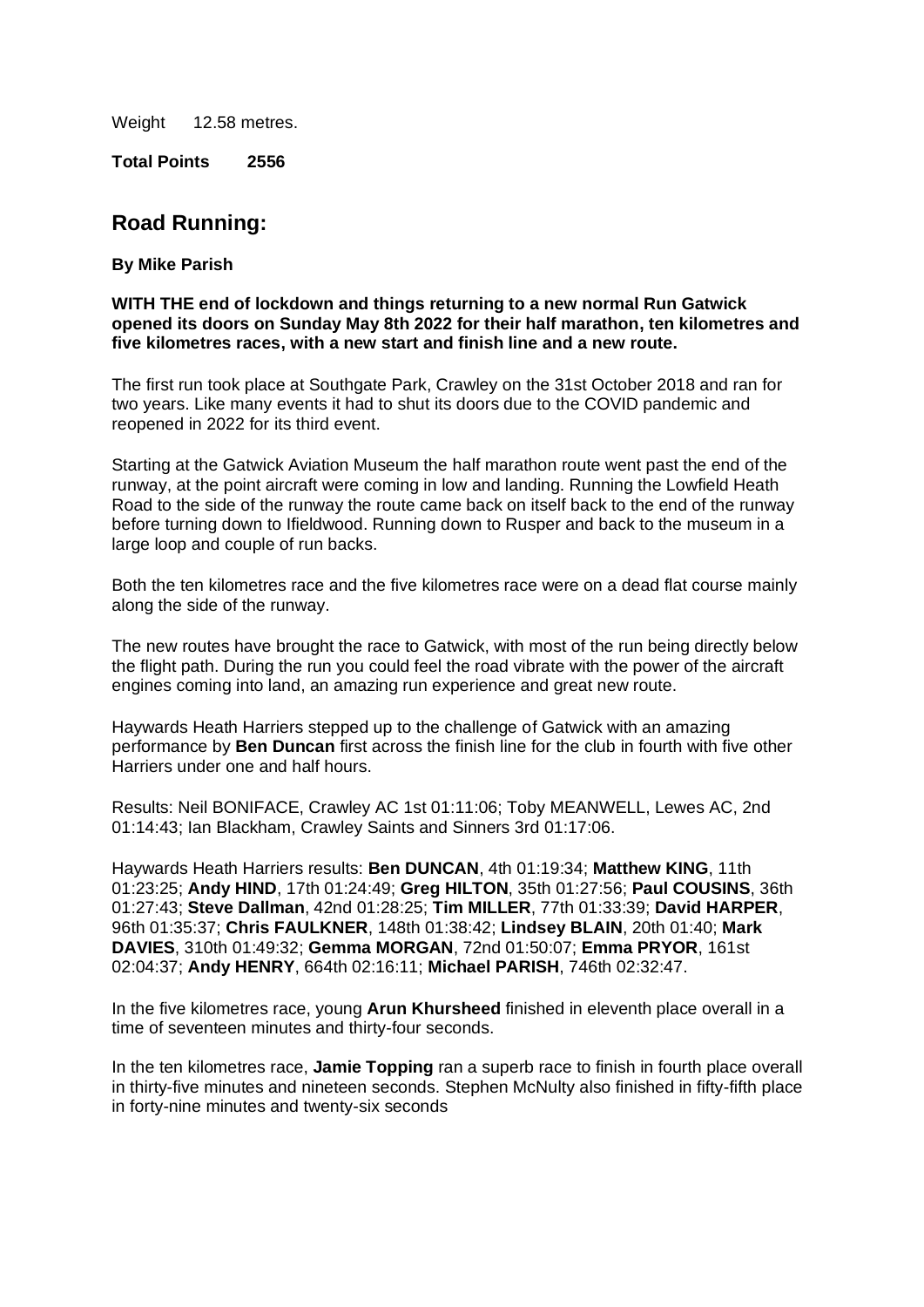

**Harriers at the Gatwick Half Marathon.**



**(L-R) Matt King, Jamie Topping, Andy Hind and Ben Duncan.**

## **MID SUSSEX MARATHON WEEKEND**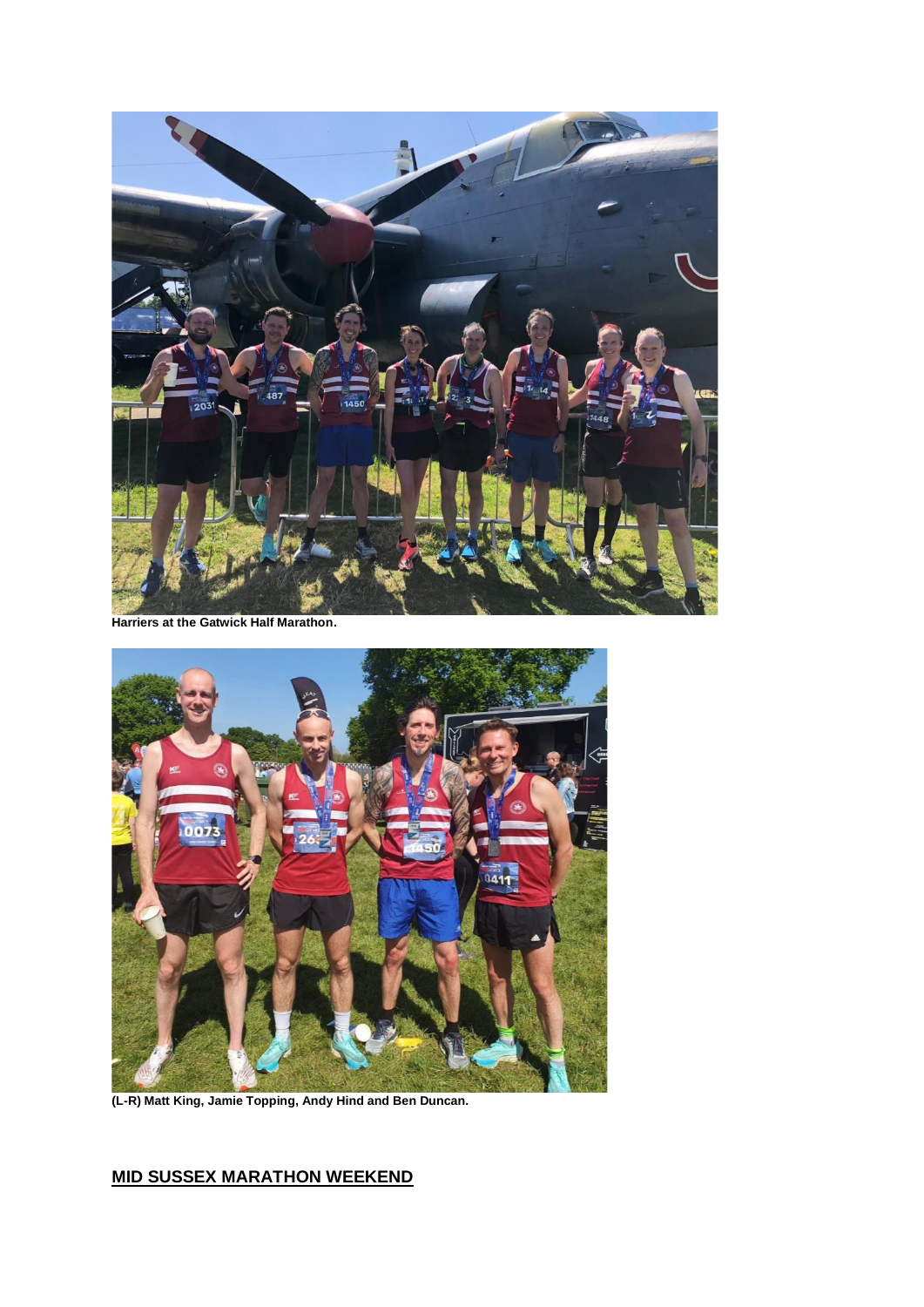Mid Sussex Marathon weekend was held over the bank holiday weekend from Friday 30<sup>th</sup> April 30<sup>th</sup> to Monday 2<sup>nd</sup> May. Comprising of three races totalling the distance of the marathon. The first race was a ten miler at East Grinstead on the Saturday, followed by another ten-miler on the Sunday at Haywards Heath and finally a ten kilometres race at Burgess Hill on bank holiday Monday.

Haywards Heath Harriers had a great turnout of runners competing in their local race in Haywards Heath in the ten-mile race. There was also a great number of Harriers supporting by helping out with the marshalling of the event or by cheering the runners on.

There were four Harriers who completed the whole three races and so completing the marathon distance: **Andy Hind** (2 hours 53 minutes 30 seconds finishing in second place overall in the three races; **Phil Payne** in 3 hours 11 minutes and 41 seconds; **Oliver Francis** in 3 hours 23 minutes and 54 seconds; and **Emma Pryor** (Emma running her first races for the Harriers!) in 4 hours 27 minutes and 39 seconds.



**Harriers at the Haywards Heath 10.**



**Andy Hind – 2 nd place over 3 races**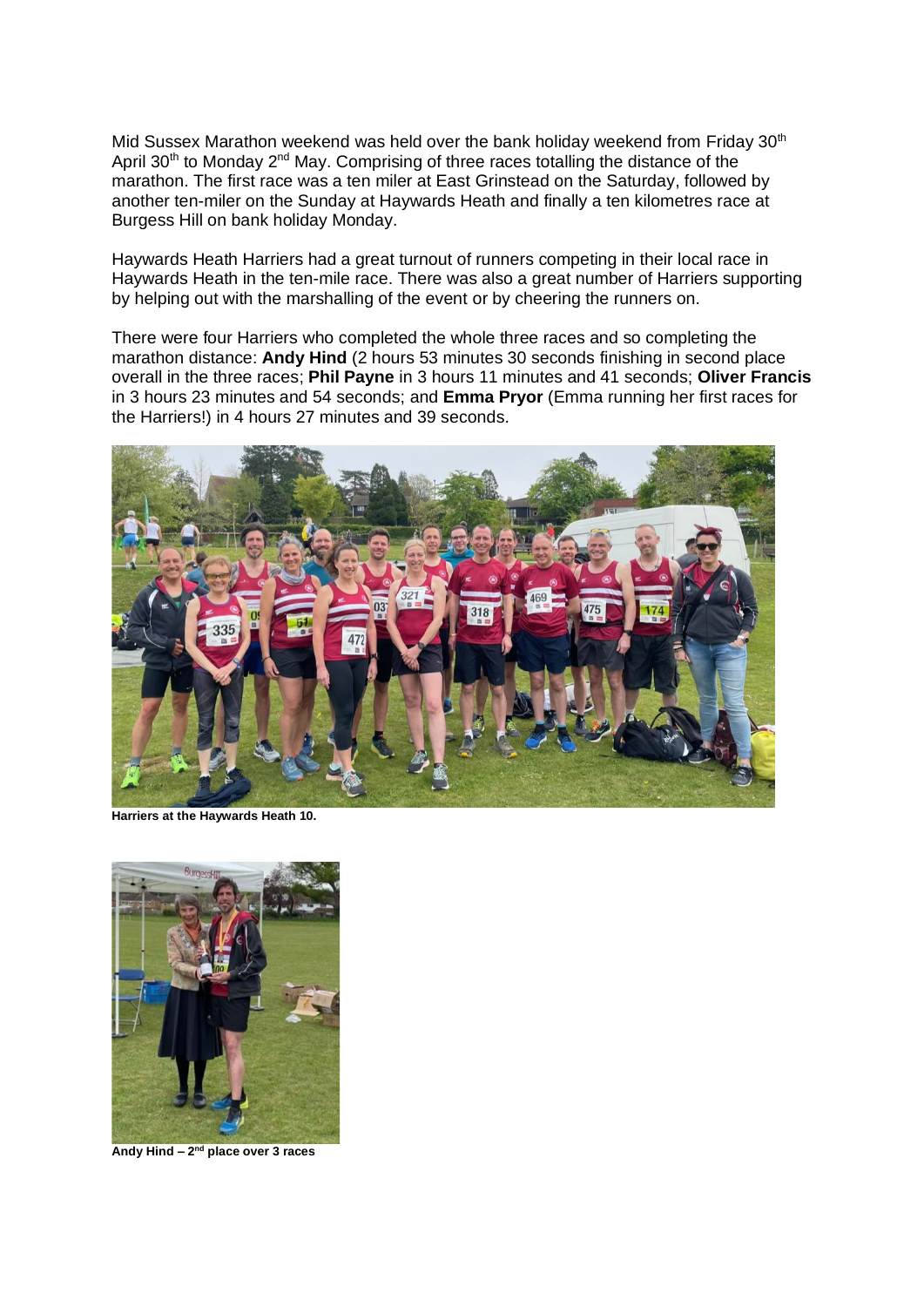

**Rohan Barnes**  $-1$ <sup>st</sup> Junior (male)

#### East Grinstead Ten Miler

**Andy Hind** 1:06:34 secs; **Phil Payne** 01:13:37; **Oliver Francis** 01:18:49; **Emma Pryor** 01:44:51.

#### Haywards Heath Ten Miler and One Mile race

**Russ Mullen** 01:03:25; **Harvey Alcock** 01:05:47; **Andy Hind** 01:06:51; **Greg Hilton** 01:09:07; **Pete Francis** 01:09:20; **James Bennett** 01:11:00, **Tim Miller** 01:11:18; **Phil Payne** 01:13:43; **Mark Green** 01:14:41; **Chris Faulkner** 01:16:39; **Oliver Francis** 01:18:31; **Sam Atkin** 01:19:19; **Simon Robinson** 01:24:00; **Josh Franks** 01:26:25; **Amy Lovejoy** 01:30:18; **Andrew Wilson** 01:30:50; **Sarah Hamilton** 01:33:35; **Marion Hemsworth** 01:33:44; **Shelagh Robinson** 01:37:45; **Emma Pryor** 01:42:57.

One mile race: 1<sup>st</sup> Annabel Axford 5:32; 2<sup>nd</sup> Rohan Barnes 5:55; 3<sup>rd</sup> Emily Hilton 5:56.

#### Burgess Hill 10 kilometres race

**Andy Hind** 40:05; **Phil Payne** 44:21; **Oliver Francis** 46:34; **Jacqueline Barnes** 57:50; **Emma Pryor** 59:51; **Carys Hind** 01:05:39.

## **Under 13's Track and Field League**

**(By Linda Tullett)**

**More Athletics…**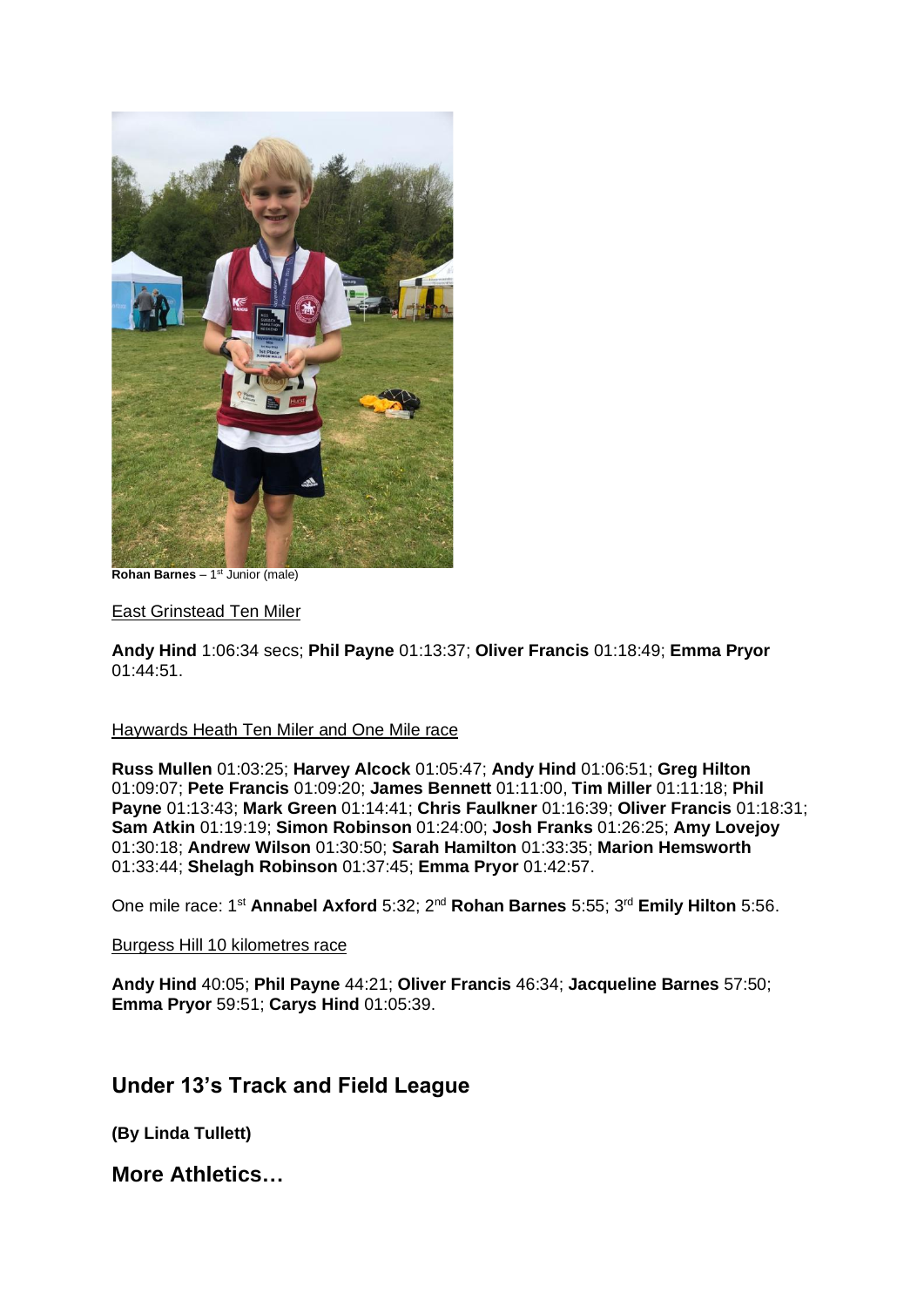The first round of the Sussex Under 13 League took place on Friday 29 April and what an evening it was. Our youngest league team competed above expectations to come away with a second place at K2, Crawley – many of them competing for the club for the first time. There were some fantastic individual performances, but it was the team spirit amongst all the competing athletes that was the winner on the night, whether it was cheering each other on, encouraging them before their event or greeting them after they had finished. Each and every one of them embraced what leagues are all about – filling the events to get as many points as possible.

Charlie Stay started the evening off well by winning the Boys 75m and followed it by a 150m win, just after Rafael Selby won the boys 75m hurdles, each gaining 6 points for a win. 5 points for 2<sup>nd</sup> place were also picked up in the Boys A and B String High Jump (Ben Farmer and Jack Diack), Zach Thwaites (150m B String), Jack Diack (600m B String) and Sam Duffield (1000m B String). There were also great performances from Jacob Harper in the Boys Javelin and Long Jump, and the Boys 4 x 100m relay team of Charlie, Zach, Jacob and Rafael.

For the girls, we had 2nd place from Naia Myles in the B String 600m, along with a 4th place in the A string High Jump, Lorni Cole gaining 3<sup>rd</sup> place and 4 points in the B string, Megan Kemp ran into  $4<sup>th</sup>$  place in the A string 150m, with Jessica Diack  $3<sup>rd</sup>$  in the B String, Annabelle Parkin gained some valuable points in the shot finishing  $3<sup>rd</sup>$  (plus a  $4<sup>th</sup>$  in the 600m A string), Annabel Axford and Lucy Roderick scored well in the 1000m with  $4<sup>th</sup>$  and  $3<sup>rd</sup>$  place respectively. Points were also gained in the Long Jump by Jessica Diack and Lucy Roderick.

It was such a lovely meeting to be part of and a very proud moment for the team manager and the coaches who were there on the night.

- The full results are as follows: 1<sup>st</sup> Crawley 232 points 2<sup>nd</sup> Haywards Heath 108 points 3<sup>rd</sup> East Grinstead 106 points
- 4<sup>th</sup> Horsham 85 points
- 5<sup>th</sup> Worthing 70 points. 6<sup>th</sup> Chichester 45 points

## **Girls:**

Megan Kemp:  $5<sup>th</sup>$  75m 'A' 11.6 secs;  $4<sup>th</sup>$  150m 'A' 23.9 secs. Lorni Cole:  $6<sup>th</sup>$  75m 'B' 13.2 secs;  $3<sup>rd</sup>$  High Jump 'B' 1.00 metre. Jessica Diack: 3<sup>rd</sup> 150m 'B' 24.7 secs; 6<sup>th</sup> Long Jump 'A' 3.16 metres. Annabelle Parkin: 4<sup>th</sup> 600m 'A' 2 mins 11.5 secs; 3<sup>rd</sup> Shot Putt 'A' 4.01 metres. Naia Myles: 2<sup>nd</sup> 600m 'B' 2 mins 20.1 secs; 4<sup>th</sup> High Jump 'A' 1.20 metres. Annabel Axford:  $4<sup>th</sup>$  1000m 'A' 3 mins 52.2 secs. Lucy Roderick: 3<sup>rd</sup> 1000m 'B' 3 mins 56.9 secs; 4<sup>th</sup> Long Jump 'B' 2.76 metres. 4 x 100 metres relay: HHH  $5<sup>th</sup>$  68.3 secs.

## **Boys:**

Charlie Stay: 1st 75m 'A' 10.7 secs; 1st 150m 'A' 21.7 secs. Sam Duffield:  $4<sup>th</sup>$  75m 'B' 12.3 secs;  $2<sup>nd</sup>$  1000m 'B' 3 mins 48.6 secs. Zach Thwaites:  $2^{nd}$  150m 'B' 22.8 secs;  $5^{th}$  Long Jump 'A' 3.12 metres. Ben Farmer: 3<sup>rd</sup> 600m 'A' 2 mins 02.7 secs; 2<sup>nd</sup> High Jump 'A' 1.10 metres. Jack Diack: 2nd 600m 'B' 2 mins 21.8 secs; 2nd High Jump 'B' 1.00 metre. Rafael Selby:  $4<sup>th</sup>$  1000m 'A' 3mins 32.3 secs;  $1<sup>st</sup>$  75m Hurdles 'A' 16.4 secs. Jacob Harper: 3<sup>rd</sup> Long Jump 'B' 2.53 metres; 4<sup>th</sup> Javelin 'A' 11.60 metres.